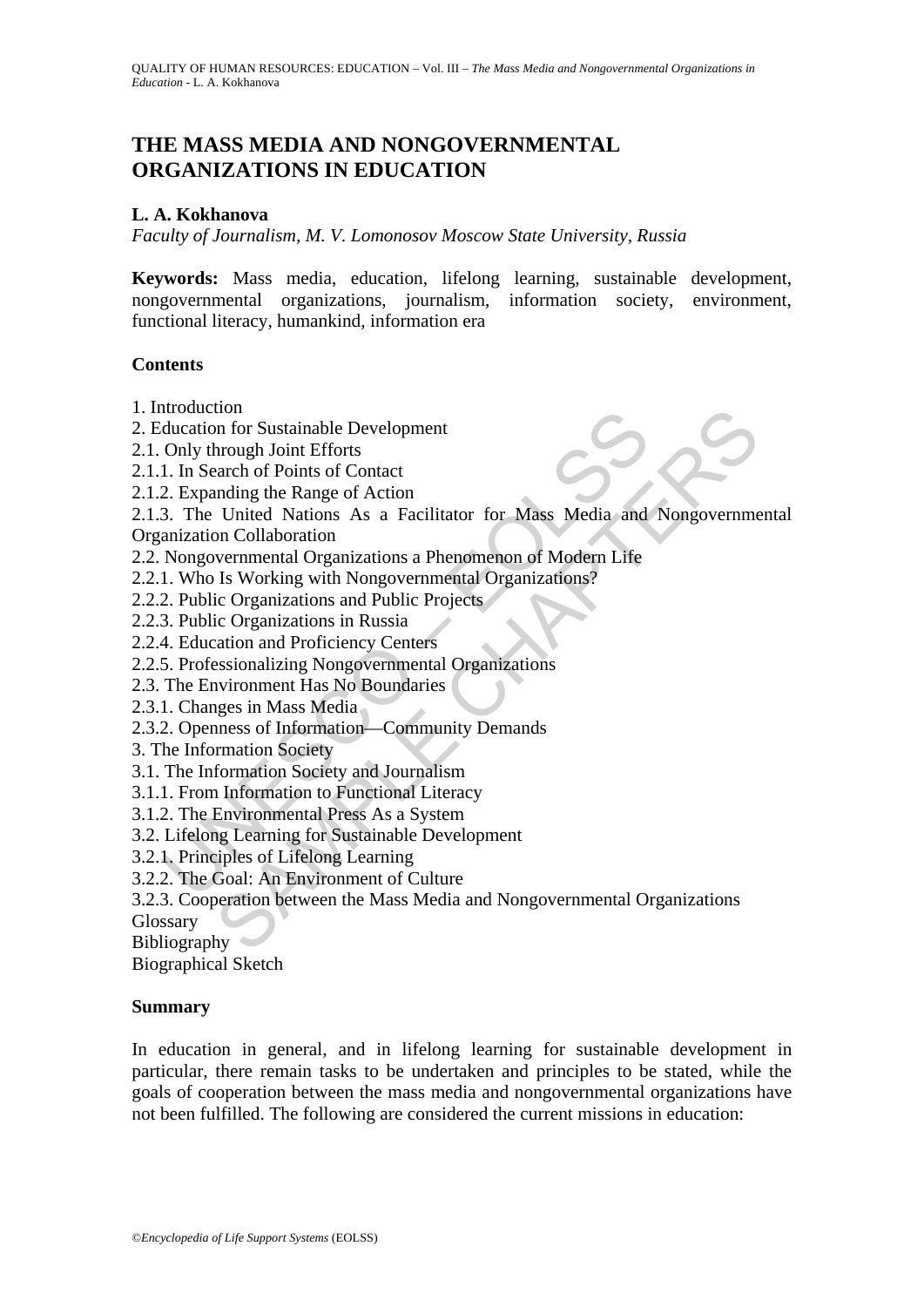- Encouraging all sections of society, including industry, the mass media, universities, governments, and nongovernment public organizations to educate professionals in the rational use of the environment.
- Supplying local authorities with qualified technical professionals to solve problems they are facing, especially those connected with protection of the environment.
- Collaborating with the mass media, with theater companies, and representatives of entertainment and the advertising industry to increase the participation of the general population in discussions of environmental problems.
- Employing the experience and understanding of environmental problems of smaller nations or nationality groups living within the territory of a larger country in the system of lifelong education.

These missions coincide with the principal goals of the new journalism, which are information, knowledge, approach, habits, the ability to evaluate the situation, and participation.

rmation, knowledge, approach, habits, the ability to evaluate<br>icipation.<br>s, journalism is also assuming the tasks of informing the pote-<br>essentatives of nongovernmental organizations, about periodios<br>rromment and involving Thus, journalism is also assuming the tasks of informing the population, including representatives of nongovernmental organizations, about pernicious influences on the environment and involving the mass media in educating experts in nature protection, despite each of these goals having its own specific features. The higher the people's level of knowledge and education, throughout the world, the better will be the quality of the global environment.

# **1. Introduction**

As we enter the twenty-first century, humankind is making considerable progress in all spheres of life. Especially impressive are achievements in technology and information. The new century will no doubt usher in a new era, that of the information society. At the same time, this enormous technological development poses a growing threat to the global environment.

In the movement and moreover and moreover and moreover and moreover and the simulation.<br>
An knowledge, approach, habits, the ability to evaluate the situation,<br>
analism is also assuming the tasks of informing the populatio With this in view, our priority now should be to develop all possible means of protecting the global environment. It is also necessary to pay special attention to the education of the whole population, children as well as adults, drawing on lifelong learning systems and emphasizing education in environmental security. This pressing problem must be solved both by government and nongovernmental organizations (NGOs), with the help of traditional and modern mass media.

# **2. Education for Sustainable Development**

# **2.1. Only through Joint Efforts**

It is only through the joint efforts of the mass media and NGOs that the problem of educating people in sustainable development can be solved. The mass media still remain the principal channel for solving environmental problems. Especially when the environment is under threat, society does its best in terms of information and communication, irrespective of financial problems.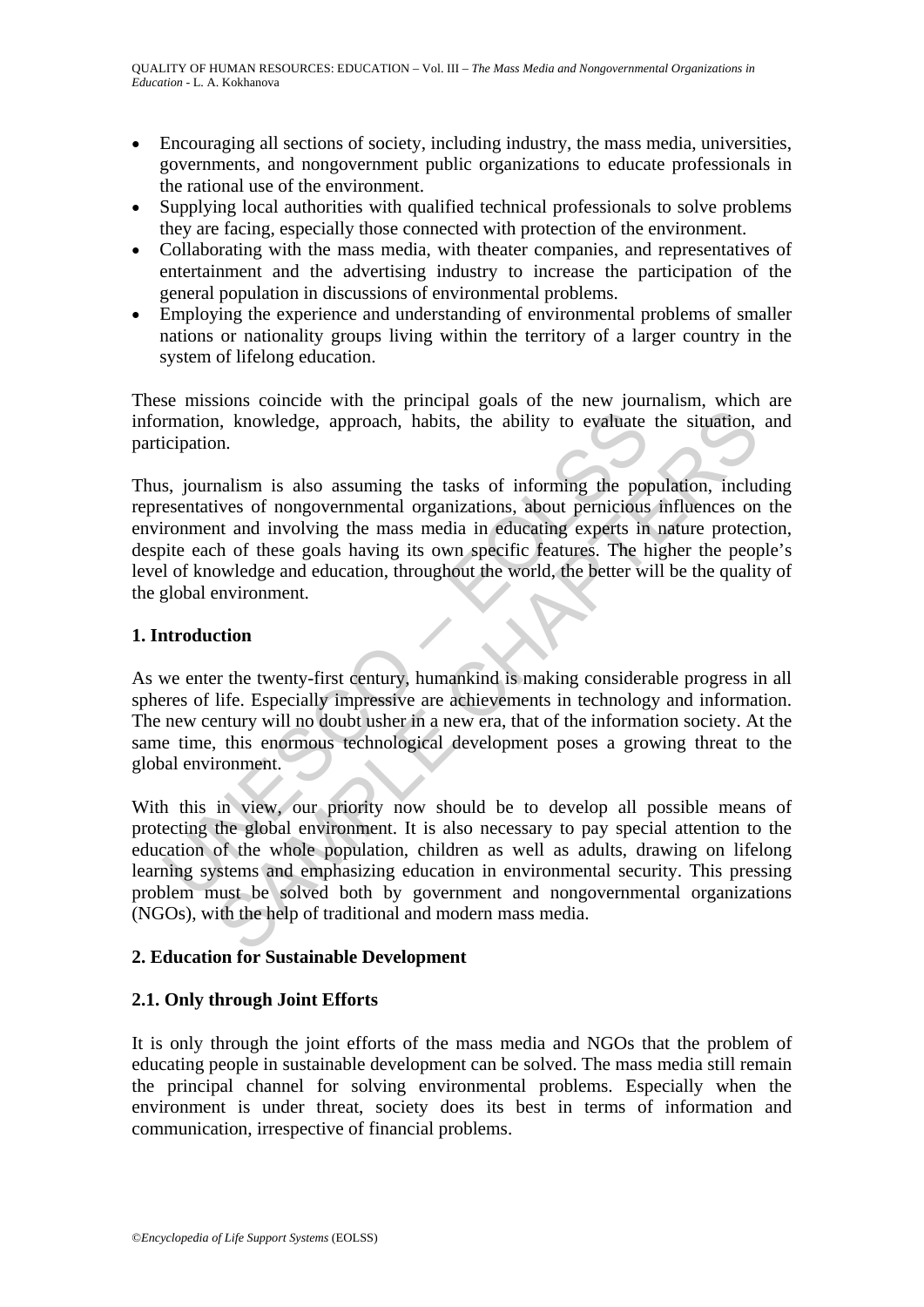It must be also understood that society today is no longer a mere mass of people. Many individuals belong to NGOs, which express their interests, views, and ideas. This has been proved by environmental journalism, which came into being through these joint efforts. Despite initial problems, thanks to the support of NGOs it has grown into an independent branch of journalism. It has also contributed to recent revisions of the function of the mass media. Indeed, nowadays, as well as informing people, the mass media should educate people with reliable facts presented by NGOs. Thus, the idea of lifelong environmental education has been brought to the fore without adverse effects on other forms of education.

# **2.1.1. In Search of Points of Contact**

Before world problems in politics, the economy, culture, or the environment that face humankind as we enter the twenty-first century can be addressed, it is necessary to bring a certain message home to people. Research shows that the mass media are a powerful channel for informing large audiences and drawing attention to current problems.

nankind as we enter the twenty-first century can be addressed, it is<br>train message home to people. Research shows that the mass me<br>mel for informing large audiences and drawing attention to curren<br>h with its own approach, Experience in power of the word of the world of the same of the time and we present the twenty-first century can be addressed, it is incressary to be assage home to people. Research shows that the mass media are a power in Each with its own approach, the mass media single out individual and group needs within a given society and establish cooperation among nations, or nationalities. The press, radio, and television, together with computers, provide a true reflection of the present state of the planet but are at the same time a bridge to the future. This combination makes it possible for the present generation to feel continuity with the past. The mass media is one of the most successful means of starting up a dialogue with each generation as it replaces earlier ones. The mass media is the only reliable means of communication with the public at large, which is now represented in the world community in the more structured form of NGOs.

The mass media admit they are unable to resolve the problem alone, without the support of the broad mass of people. At the same time, the population, whose interests are most clearly reflected by NGOs, has influenced the mass media in such a way that not only have topical articles and reports on vital issues been published but also independent publications have come into being that report on pressing problems that should be solved as soon as possible.

Thus, communication is now a major factor in the world community and a focus for all kinds of cooperation, from the individual to the global. Public opinion polls carried out at different times and with various groups have proved that more and more people realize that progress in the mass media is aimed at changing the biosphere for the benefit of and in accordance with the wishes of the people.

The rapid deterioration of both the natural and the artificial environment has made the development of international information and communication networks a high-priority for government and NGOs. This task has become even more urgent at the beginning of a new century that requires the world community to solve the problem of sustainable development.

Consequently, when solving a new problem the world community uses current and relevant human knowledge. The mass media play a key role in this process, since with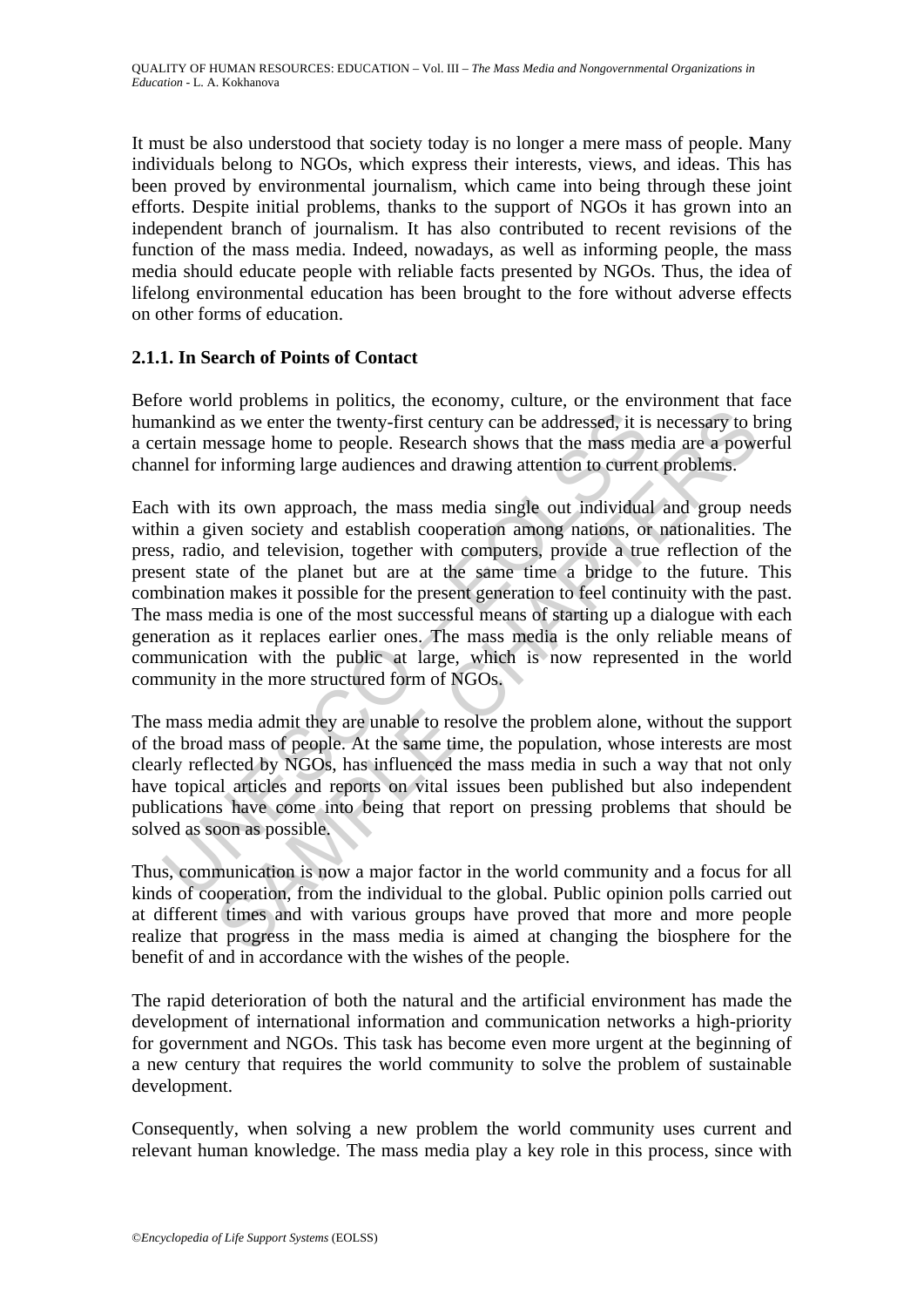its help the broad mass of the people has been made aware of new problems. In their turn, people have united in NGOs that have become expert in assessing the importance of problems people encounter at a given moment.

#### **2.1.2. Expanding the Range of Action**

The role of public opinion has increased considerably in recent years because scientific discoveries have not only brought satisfaction to people but have also disturbed them. Nuclear fission has proved to have peaceful as well as military uses. Accidents in nuclear power plants—for example, in the Chernobyl plant (Ukraine)—continue to take people's lives. Cloning, the making of "copies" of sheep, calves, wolves, other animals, and eventually people, may be considered both an outstanding human achievement and a great danger to civilization.

In addition, the genuine scientific explosion that occurred in the twentieth century has led to an increase in the number of people involved in scientific activities who often lack appropriate qualifications. A considerable section of human knowledge is now to be found at the interface between scientific fields that require a high degree of training and a corresponding level of proficiency.

ddition, the genuine scientific explosion that occurred in the two<br>to an increase in the number of people involved in scientific ac<br>appropriate qualifications. A considerable section of human kn<br>ound at the interface betwe Let be entimated to the semific explosion that occurred in the twentieth century<br>normalism more case in the number of people involved in scientific activities who correate in the number of people involved in scientific act Thus, it is impossible to ensure social stability without the active participation of various strata of society in elaborating policy and exercising control over realizing it. One way of bolstering the democratic system is to increase the role of the main social strata in the social and economic transformation for sustainable development. Great emphasis must be placed on the involvement of women in all such social activities. Although the educational level of women is on average higher than that of men, their role in decision making has been limited by social and economic conditions as well as by behavior stereotypes.

Young people occupy a special place in the realization of sustainable development. Long-range programs should guarantee young people a safe future. That is why young people should have the opportunity to participate in decision making. It is also important to pay close attention to improving the education of young people, including environmental education.

The further development of various forms of local administration has great potential for sustainable development. The participation of businesspeople in this process is essential in order to boost sustainable development. It is therefore necessary to create the conditions for effectively employing the most valuable and outstanding achievements in the preservation of the environment. It is all the more important for countries such as Russia, which is undergoing economic reconstruction, and the creation of new property relationships as well as socially oriented financial and economic policies.

All of these elements of society proclaim their social activity with the help of NGOs. The social changes that took place in Russia and Eastern Europe in the 1980s and 1990s and influenced the whole world led the public to understand that the democratic system requires NGOs actively to participate in devising policies and making decisions to insure sustainable development.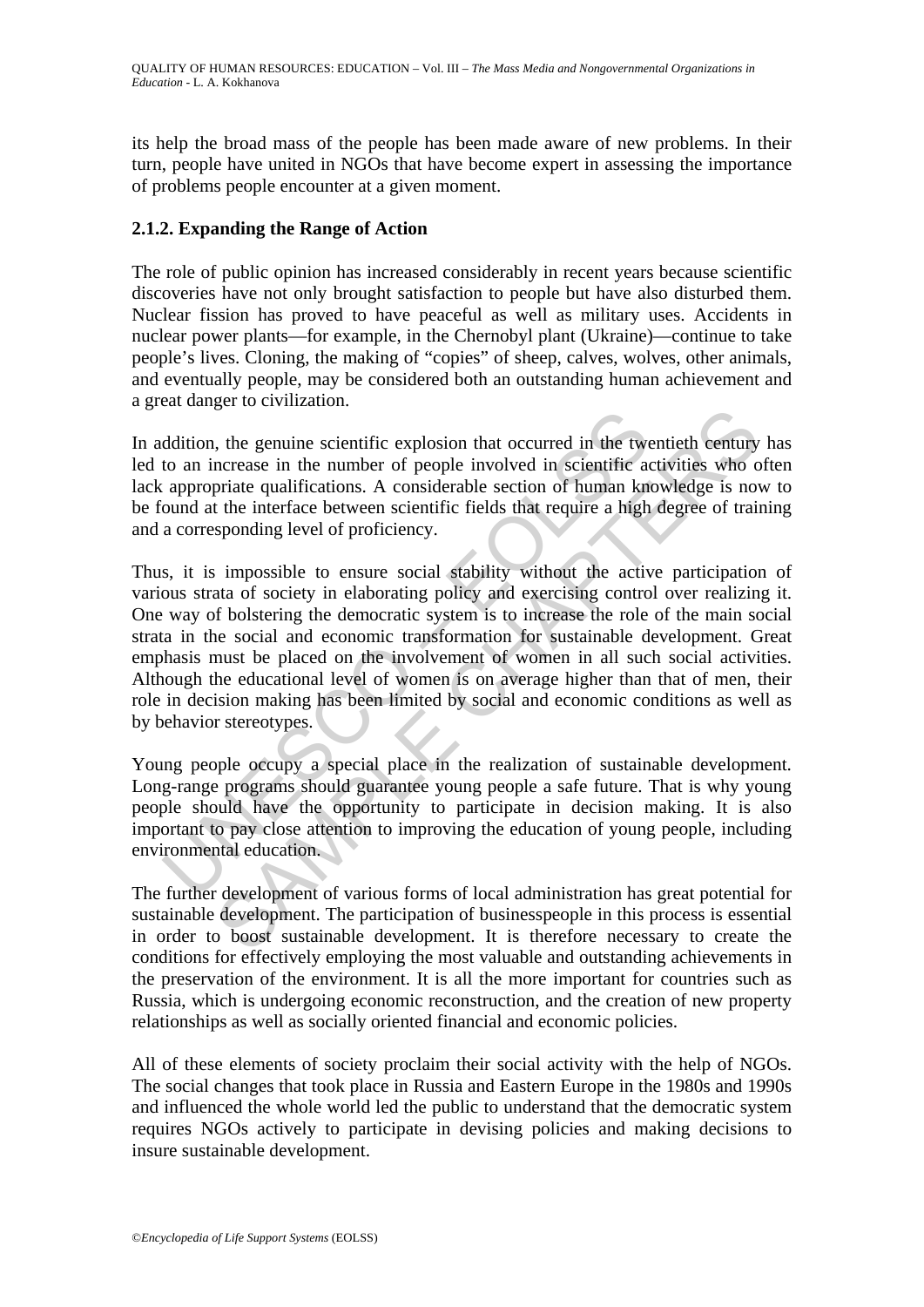# **2.1.3. The United Nations As a Facilitator for Mass Media and Nongovernmental Organization Collaboration**

It is the United Nations Organization (U.N.) that most effectively expresses the interests of the international community. The U.N. Charter begins: " We, members of the United Nations . . ." It is an exceptionally clear expression of the idea that the U.N. not only belongs to states but is a part of the common heritage of humankind. It has been designed for all people. It is a unique institution that helps all of us to concentrate our efforts in building a better world to live in. It expresses our beliefs and hopes for a better future.

The U.N. is presently at a difficult point in its history. The former world order, based on principles of the U.N. Charter, has ceased to be. Many of the activities of this organization are outdated. Only one thing is beyond any question: mobilizing support for social initiatives. The U.N. considers it a direct responsibility to work with NGOs. The U.N. expects that collaboration with these organizations will help it to find ways to reinvent itself. In so doing, it seeks to avoid the fate of its predecessor, the League of Nations, founded in 1919 after World War I. That organization collapsed soon after the beginning of World War II, faced with misunderstanding of its role on the part of some states.

inization are outdated. Only one thing is beyond any question: noisocial initiatives. The U.N. considers it a direct responsibility to U.N. expects that collaboration with these organizations will hell yent itself. In so d In a re outdated. Only one thing is beyond any question: mobilizing sup<br>mitiatives. The U.N. considers it a direct responsibility to work with NC<br>xpects that collaboration with these organizations will help it to form way<br> In order not to repeat former blunders and taking into consideration present-day complexities, the U.N. makes its work with the most general public and above all with NGOs the cornerstone of its activities. An NGO is a voluntary, noncommercial union of citizens organized on the local, regional, national, or international level. Thus, professional associations, funds, trade unions, business associations, youth groups, and cooperative organizations may all be considered NGOs. They have been created with the aim of solving certain problems, for instance, in the area of human rights or health protection. They could also represent environment protection groups, research institutions for international problems, as well as parliamentary associations. The U.N. contributes to constant cooperation between the mass media and NGOs. NGOs that are interested in spreading information about their activities supply the mass media with relevant material. In turn, the mass media, through radio or television programs, newspapers or magazines, inform the public about the activities of NGOs. Thus, spreading information on NGOs involves:

- popularization all over the world and in each particular country and region of NGO activities in preserving and promoting peace and security, in economic and social development, in human rights, humanitarian problems, and international law;
- contributions to NGO activities connected with memorable events announced by the U.N. General Assembly and commemorating international years declared for specific topics in order to raise public awareness about problems facing the world.

It must be emphasized that U.N.'s focus on NGOs makes information on their activities all the more crucial for the mass media on all levels—from municipal to government level. It is no longer a local event but an international one. The importance of working with NGOs was recognized as far back as 1946, when a special Department of Public Information (DPI) was created. In its Resolution No. 3(1), the General Assembly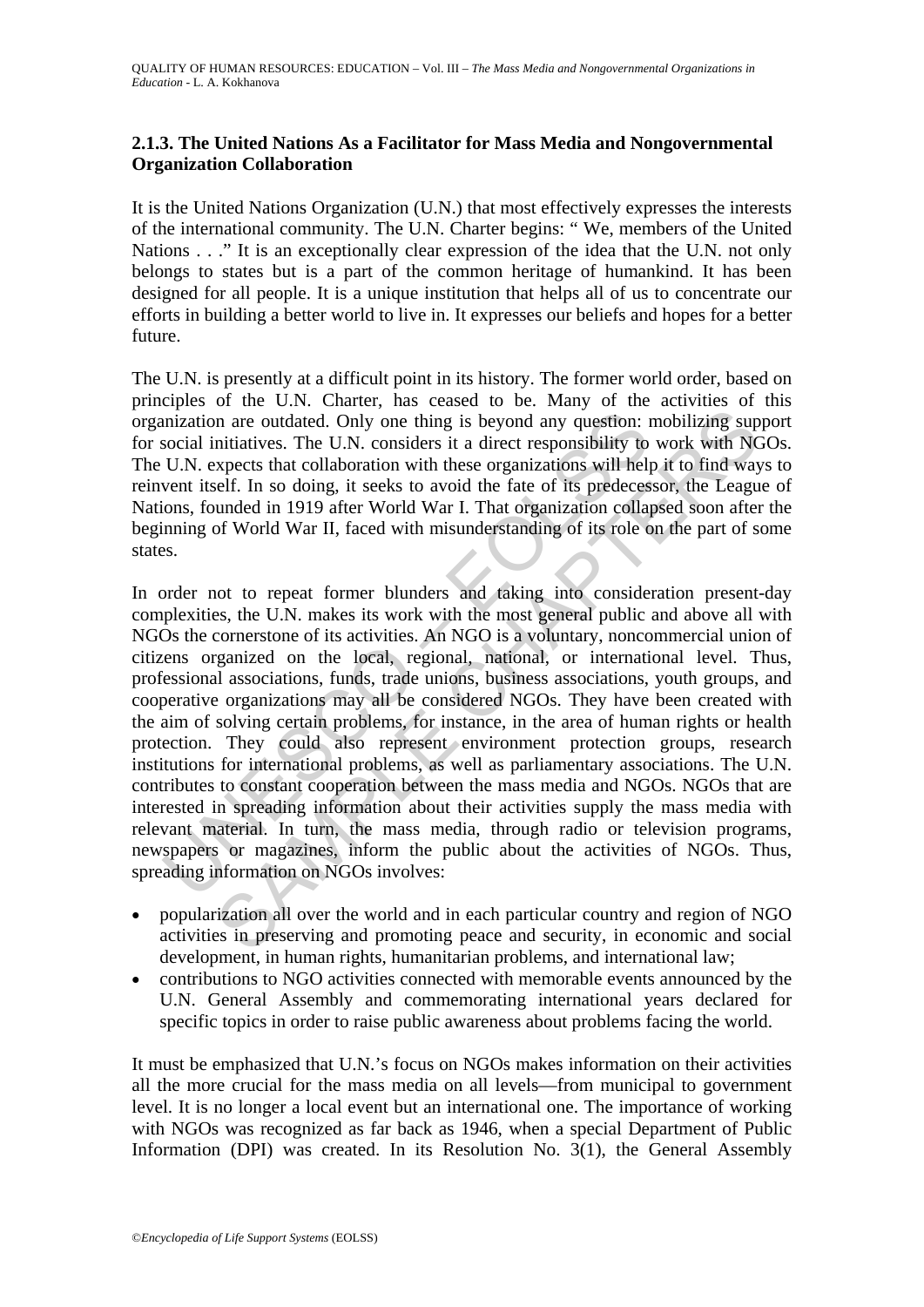obliged the DPI and its branches "to actively contribute to and assist information agencies of different countries, as well as educational and other government and NGOs interested in spreading information." In this connection the mass media consider it not only their professional duty but also an honorable mission to disseminate this information. In their turn, NGOs consider it their obligation to present complete and reliable information about their activities, all the more so since NGOs have become aware of their prominence in and responsibility for world events.

### **2.2. Nongovernmental Organizations a Phenomenon of Modern Life**

"We are living at a time when the states have lost their monopoly as dominating and unique forces in international relations. Their active participants are now NGOs, private companies, the mass media, universities, intellectuals, cultural workers, as well as all men and women who consider themselves a part of the great human family," asserted Kofi Annan, General Secretary of the U.N., in Messina, Italy, in April 1997.

Therefore, NGOs are being directed to obtain specific results and are headed by people united by common interests. NGOs are solving a great variety of problems and fulfill a great many humanitarian functions. For instance, they drive home to governments people's needs and hopes, exercise social control over government agencies, and support active participation of people in political life on the local level. They carry out analysis and expert evaluation of political problems, act as an "early warning," and help to supervise the fulfillment of international agreements.

and women who consider themselves a part of the great human<br>i Annan, General Secretary of the U.N., in Messina, Italy, in April<br>refore, NGOs are being directed to obtain specific results and are<br>ed by common interests. NGO So the mass mean through members a part of the great human family,<sup>2</sup> assessment who consider themselves a part of the great human family,<sup>2</sup> assess, n, General Secretary of the U.N., in Messina, Italy, in April 1997.<br>NGO NGOs differ in their fabric, methods of work, and financing. In terms of membership and areas of activities they could be subdivided into national and international NGOs. They may be federations, with a number of branches, situated in various regions or countries, having a sophisticated structure, their own channels of communications, well established methods of working and comprising thousands of members. They may embrace groups of experts, associations of outstanding persons, scientific, or research institutions. National NGOs may be incorporated into an international structure or operate on the international level without being linked to international organizations.

Some NGOs deal mainly with information and education. Others are directly concerned with technical projects or delivering aid to refugees, alleviating trouble, or promoting development.

NGOs may be financed through membership dues, payments from branches, voluntary fees, and government grants, or by a combination of any of these methods. They may also receive grants for carrying out certain projects on a special or contract basis from private sources, foreign donation groups, or intergovernmental organizations.

In practice, this means that a particular NGO has an opportunity to adjust its activities to the principal projects of the world community. It can also obtain access to information on the activities of related NGOs and can coordinate its activities with them. This enhances its efforts, or may even result in actual support for its actions.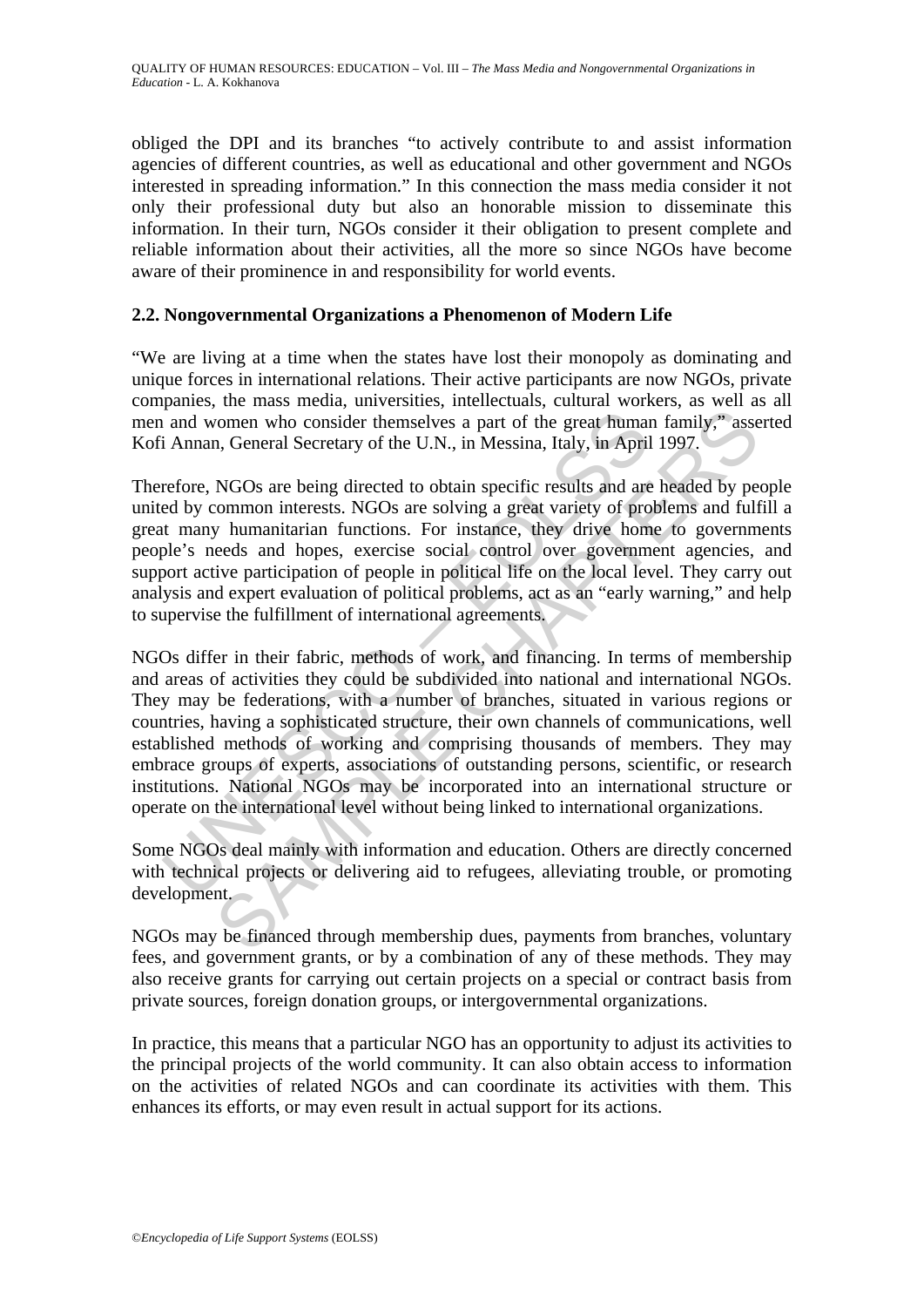### **2.2.1. Who Is Working with Nongovernmental Organizations?**

It must be said that NGOs at various levels must make an enormous effort to solve even quite uncomplicated problems in order to attract public attention. This may be why the international community decided to create a number of agencies whose main aim is to support the general public in their initiatives. Some of these were NGOs that were already well known and associated with the DPI, and some were newer organizations. Their ideas might answer the needs of a local community, as well as suggest solutions to global problems.

The agencies included the U.N. Development Fund for Women (UNIFEM), World Health Organization (WHO), U.N. Development Programme (UNDP), U.N. Educational, Scientific and Cultural Organization (UNESCO), and U.N. Environment Programme (UNEP).

gramme (UNEP).<br>
se see their principal mission as setting the direction of movements<br>
ESCO formulated an international program aimed at enhancing ce<br>
ESCO formulated an international program aimed at enhancing ce<br>
secondar (UNEP).<br>
(CIVIST).<br>
their principal mission as setting the direction of movement. For instantonulated an international program aimed at enhancing cooperation between that the mass media. The goal of this cooperation, accor These see their principal mission as setting the direction of movement. For instance, UNESCO formulated an international program aimed at enhancing cooperation between community and the mass media. The goal of this cooperation, according to this competent organization, is to join together to protect nature and culture. Nobody questions this program today: everybody acknowledges the necessity to protect nature. Nonetheless, at an earlier stage only the task of saving the cultural heritage was highlighted. This heritage has always been protected, and even reconstructed to heal the scars of time and war. Indeed, it was very important, but it was a bit lop-sided.

To UNESCO's credit, this agency realized the narrowness of such an approach and was one of the first, as far back as the 1960s, to attempt to combine these two tasks. For example, at that time UNESCO proclaimed the very important international action known as the "salvation of Nubian memorials," which demonstrated the possibility of such consolidation. Supported by the newly founded International Council for Protection of Memorials and Historic Places, UNESCO drafted the agreement.

Around the same time, a similar idea was developed in the USA. Its aim was to bridge the gap between public movements dealing only with nature or those dealing with culture. This idea was endorsed by the International Union for Protection of Nature and Natural Sources. It decided to create the Fund of International Heritage with the aim of facilitating international cooperation in order to secure for the present and succeeding generations "protection of wonderful natural stretches, landscapes and historical places all over the world."

The combining of all these ideas has resulted in the creation of the Convention for Protection of World Cultural and Natural Heritage, adopted by the General Conference of UNESCO. NGOs all over the world obtained a program of action in which protection of nature went hand in hand with the protection of culture. In their turn, the mass media received plenty of scope for realizing information and education projects.

In this case, UNESCO and similar organizations whose aim it was to consolidate the efforts of the public represented by NGOs acted as an accelerator of ideas. Their mission is also to promote the conclusion of agreements between interested agencies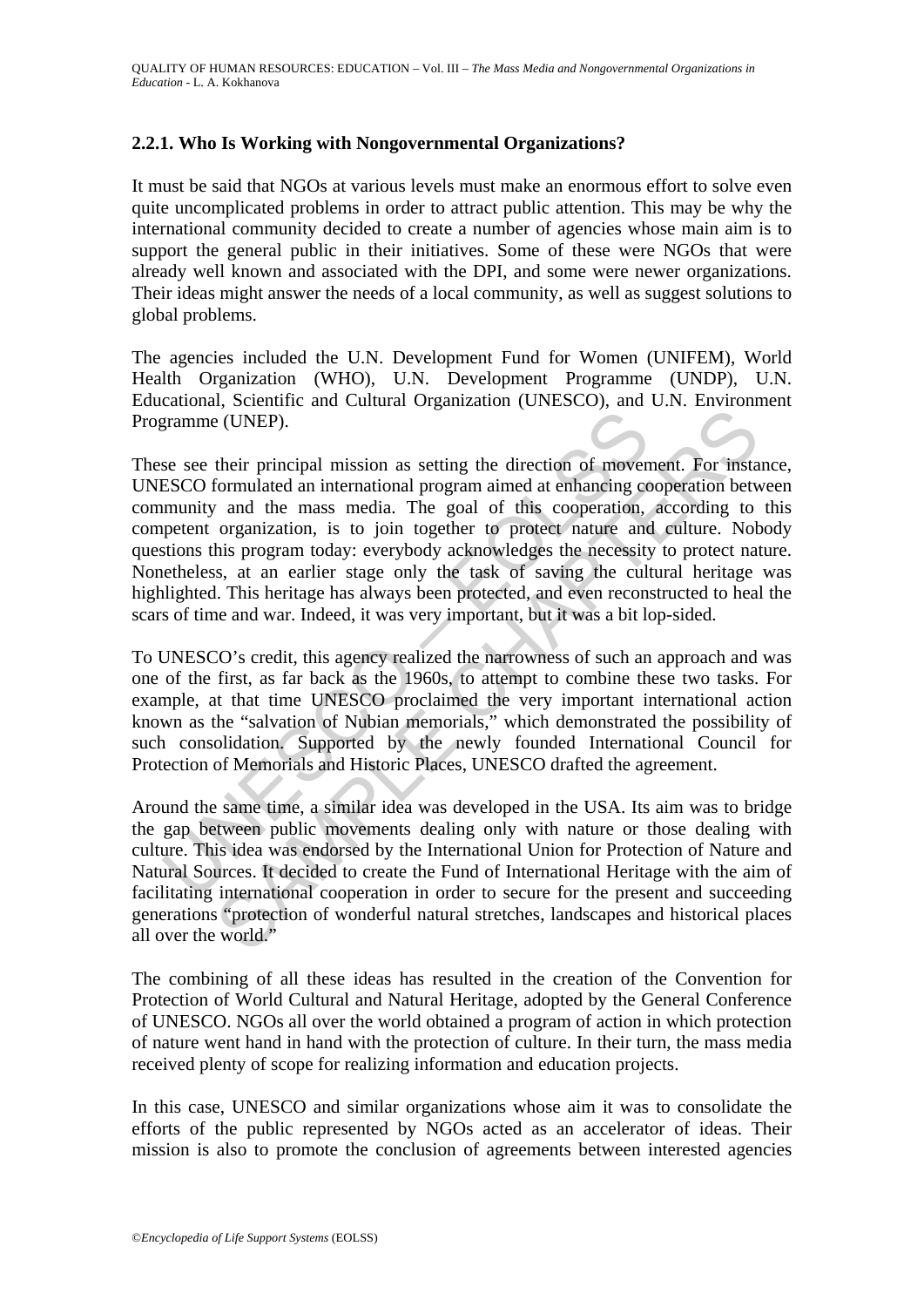and to assist them in finding sources of financing both on the national and international levels. Without such support many public initiatives could never be realized.

The problem of financing the programs applies first of all to environmental organizations that play an important role in the solution of global multinationals. It is precisely these organizations that obtain both moral and financial support from the world community. For example, the International Trustee Fund of Tsyolkovsky Moscow State Aviation Technological University (Russia) adopted and began to realize a social program aimed at solving a wide range of environmental problems. The fund has branches in the USA, Great Britain, France, Australia, the Czech Republic, and Cyprus. The fund also has associative status at the DPI.



# TO ACCESS ALL THE **23 PAGES** OF THIS CHAPTER, Visit: http://www.eolss.net/Eolss-sampleAllChapter.aspx

#### **Bibliography**

TO ACCESS ALL THE 23 PAGES OF THIS CHANNED Visit: http://www.eolss.net/Eolss-sampleAllChapte<br>
Visit: http://www.eolss.net/Eolss-sampleAllChapte<br>
iography<br>
iography<br>
behov V.A. and Kokhanova L.A. (1987). *Fundamentals of Li* Gorokhov V.A. and Kokhanova L.A. (1987*). Fundamentals of Lifelong Education in the USSR*, 383 pp. Moscow: Visshaya sckola. [in Russian.] [Gives an idea about the aims, principles, and history of lifelong education.]

Klucharev G.A. (1998). *Adult Education in Russia*, 43 pp. Moscow. [in Russian.] [Introduces the main principles of adult education, including the ecological, and helps to raise civil awareness.]

Kokhanova L.A. (1997). *Journalism. Environment. Education. Life time Environmental Learning in the Mass Media System*, 260 pp. Moscow. [in Russian.] [Introduces the main principles necessary to realize lifelong ecological education for sustainable development carried out by the mass media.]

Kokhanova L.A. (1999). *Communication Means of Environmental Management*, 128 pp. Moscow: Riga. [in Russian.] [Presents communication principles in ecological management.]

CO ACCESS ALL THE 23 PAGES OF THIS CHA[PTE](https://www.eolss.net/ebooklib/sc_cart.aspx?File=E1-12-05-05)R,<br>
Visit:  $\frac{http://www.eolss.net/Eolss-sampleAllChapter, says}$ <br>
Visit:  $\frac{http://www.eolss.net/Eolss-sampleAllChapter, says}$ <br>
A. and Kokhanova L.A. (1987). *Fundamentals of Ligelong Education in the USSR*, 38<br>
shaya sckola. [in Russian.] [G Mayor F. (1995). *Remembering the Future*, 176 pp. Moscow: Progress. [in Russian.] [Focuses on modern problems of higher education, community responsibility in a changing world and preserving the cultural and natural heritage of humankind.]

*Reference Book of Ecological and Nature Protective Organizations That Are Electronic Mail Users (*1998). Moscow: Dialog-Moscow State University. [in Russian.] [Supplies the addresses of NGOs, with detailed descriptions, and information on those who make extensive use of electronic mail.]

Saragosa F.M. (1989). *Tomorrow Is Always Too Late*, 320 pp. Moscow: Progress. [in Russian.] [Discusses the global problems facing humankind, problems of war and peace, pollution of the environment, the principal role of education and science in reorganizing society, and knowledge as necessary for decision making.]

UNESCO (1979). *Statements of General Conference* (20th Session held in Paris, 1978), Vol. 1 Resolutions, Addenda 1, p. 19. Paris: UNESCO. [in Russian.] [Introduces the basics of functional literacy.]